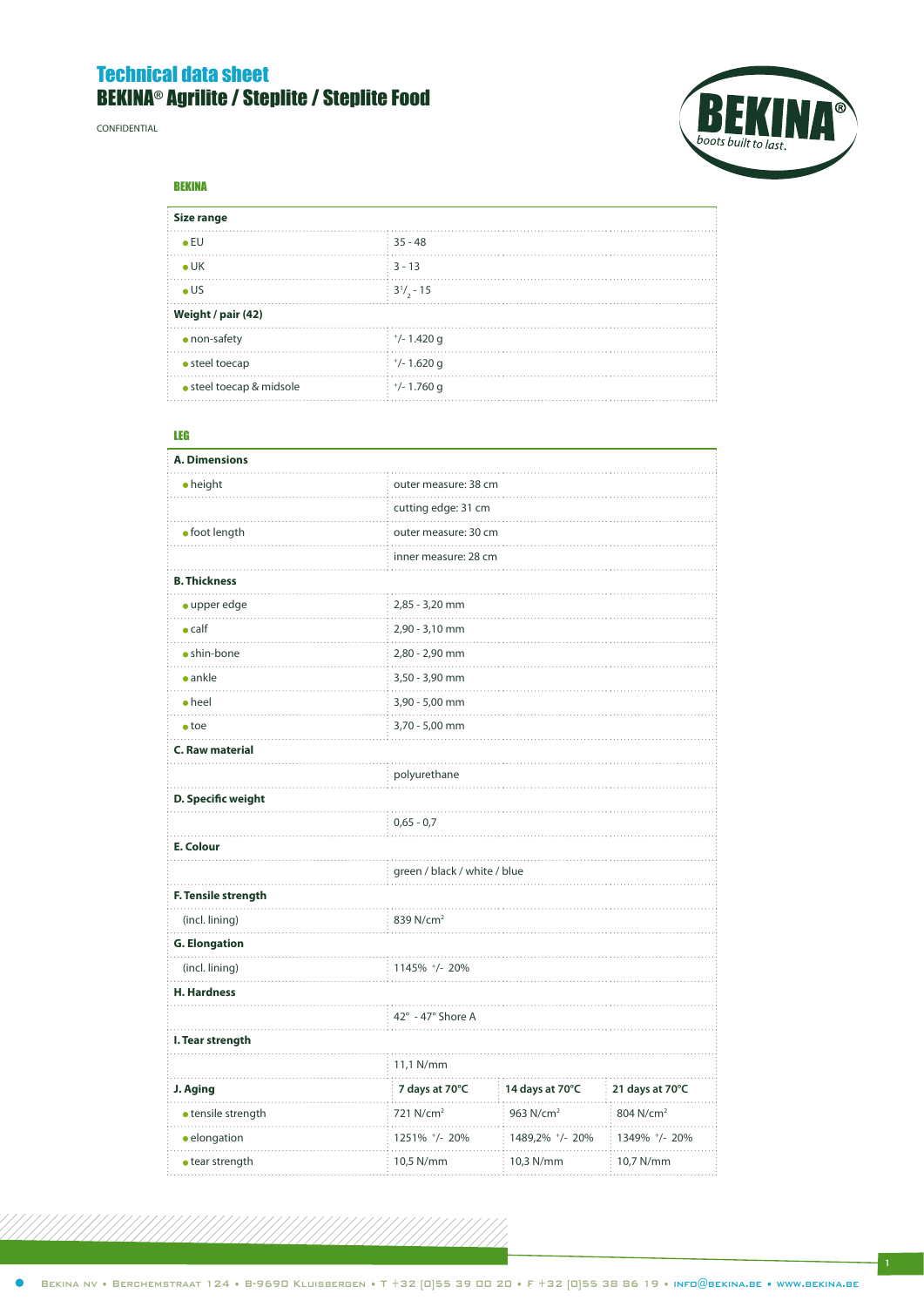# Technical data sheet BEKINA® Agrilite / Steplite / Steplite Food

confidential



| K. Chemical resistance       |                                   |
|------------------------------|-----------------------------------|
|                              | see detailed list                 |
| L. Environmental temperature |                                   |
| $\bullet$ maximum            | $+/- 100^{\circ}$ C               |
| $\bullet$ minimum            | CI-20°C/-4°F (=thermo-insulating) |

### LINING

| A. Material     |                                         |  |
|-----------------|-----------------------------------------|--|
|                 | <b>PU</b> coating on tricot             |  |
| <b>B.</b> Seams |                                         |  |
|                 | $\frac{1}{2}$ in front & middle of sole |  |
|                 | knitted or welded seams                 |  |



### X SOLE PROFILE

| <b>A. Dimensions</b>            |                   |
|---------------------------------|-------------------|
| $\bullet$ Heel                  |                   |
| • Thickness                     | $(a)$ 32 mm       |
| • Profile depth                 | $(b)$ 8,6 mm      |
| • Length                        | (c) 90,3 mm       |
| • Width                         | 79,9 mm           |
| · Middle foot                   |                   |
| • Height                        | (e) 12 mm         |
| • Ladder anti-slip grips        | $(j)$ 2 mm        |
| $\bullet$ Sole                  |                   |
| • Thickness                     | $(f)$ 23,3 mm     |
|                                 | (g) 20,0 mm       |
|                                 | $(h)$ 17,9 mm     |
| • Profile depth                 | $(i)$ 4,7 mm      |
| <b>B. Raw material</b>          |                   |
|                                 | polyurethane      |
| C. Specific weight              |                   |
|                                 | $0,55 - 0,60$     |
| D. Color                        |                   |
|                                 | black / blue      |
| <b>E. Mechanical characters</b> |                   |
|                                 | see leg (f) - (j) |